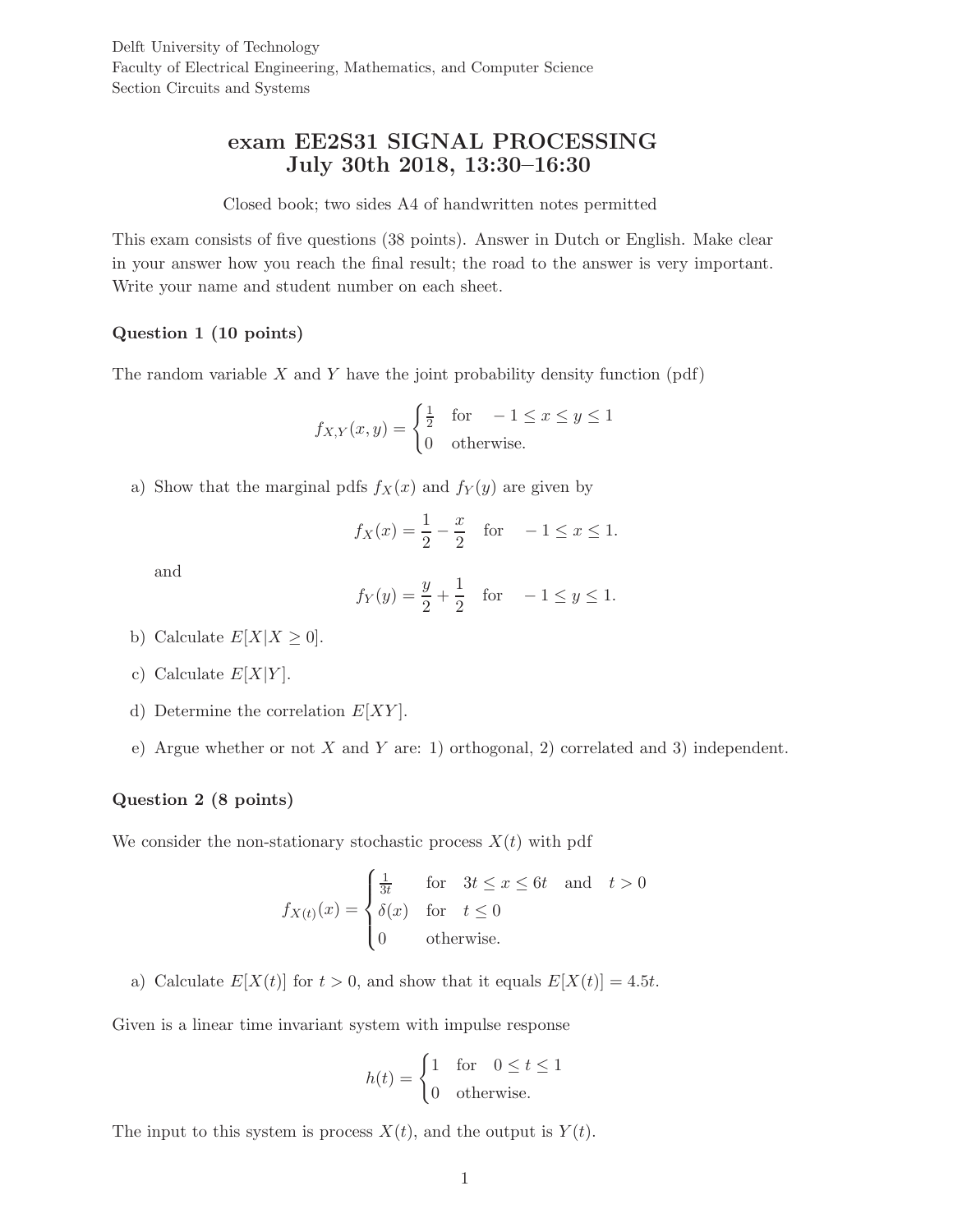b) Calculate  $E[Y(t)]$  for  $t > 0$ .

Now we consider a different system with input process  $U(t)$  and output process  $V(t)$ , and impulse response  $q(t)$  given by

$$
g(t) = \begin{cases} 1 & \text{for} \quad 1 \le t \le 2 \\ 0 & \text{otherwise.} \end{cases}
$$

The autocorrelation function of the input  $U(t)$  is given by  $R_U(\tau) = \sigma^2 \delta(\tau)$ .

- c) Calculate the cross-correlation  $R_{UV}(\tau)$  between input and output.
- d) Draw the autocorrelation  $R_V(\tau)$  of output  $V(t)$ .

### Question 3 (8 points)

Given two realizations:



- a) What is the transfer function  $H_1(z)$  of the first realization?
- b) Prove or motivate that the second realization has the same transfer function.

In a practical scenario, the output of each multiplier is quantized. We use a uniform midtread quantiser with stepsize  $\Delta$ . For small  $\Delta$ , the quantization error is modeled as additive noise  $e[n]$ , which is a realization of an uncorrelated wide-sense stationary process with a uniform distribution over the interval  $\left[-\frac{\Delta}{2}, \frac{\Delta}{2}\right]$  $\frac{\Delta}{2}$ , uncorrelated with the input signal.

- c) Compute the mean and variance of the quantization noise process.
- d) For each of the two realizations shown before, all multipliers are quantized. Compute the variance of the total quantization noise at the output of each digital filter. Which filter has less quantization noise at the output?

#### Question 4 (4 points)

Given the signals  $x[n] = [\overline{1}], 1, 0, 0, 0], \quad h[n] = [\overline{0}], 1, 2, 3, 4], \quad s[n] = [\overline{1}], 0, 0, 0, 0].$ Denote the corresponding DFTs (based on  $N = 5$ ) by  $X[k]$ ,  $H[k]$ ,  $S[k]$ .

- a) Compute the signal  $y[n]$  such that  $Y[k] = H[k] X[k]$ .
- b) Is there a signal  $g[n]$  such that  $S[k] = H[k] G[k]$ ? Give equations that explicitly show how you could compute that signal.